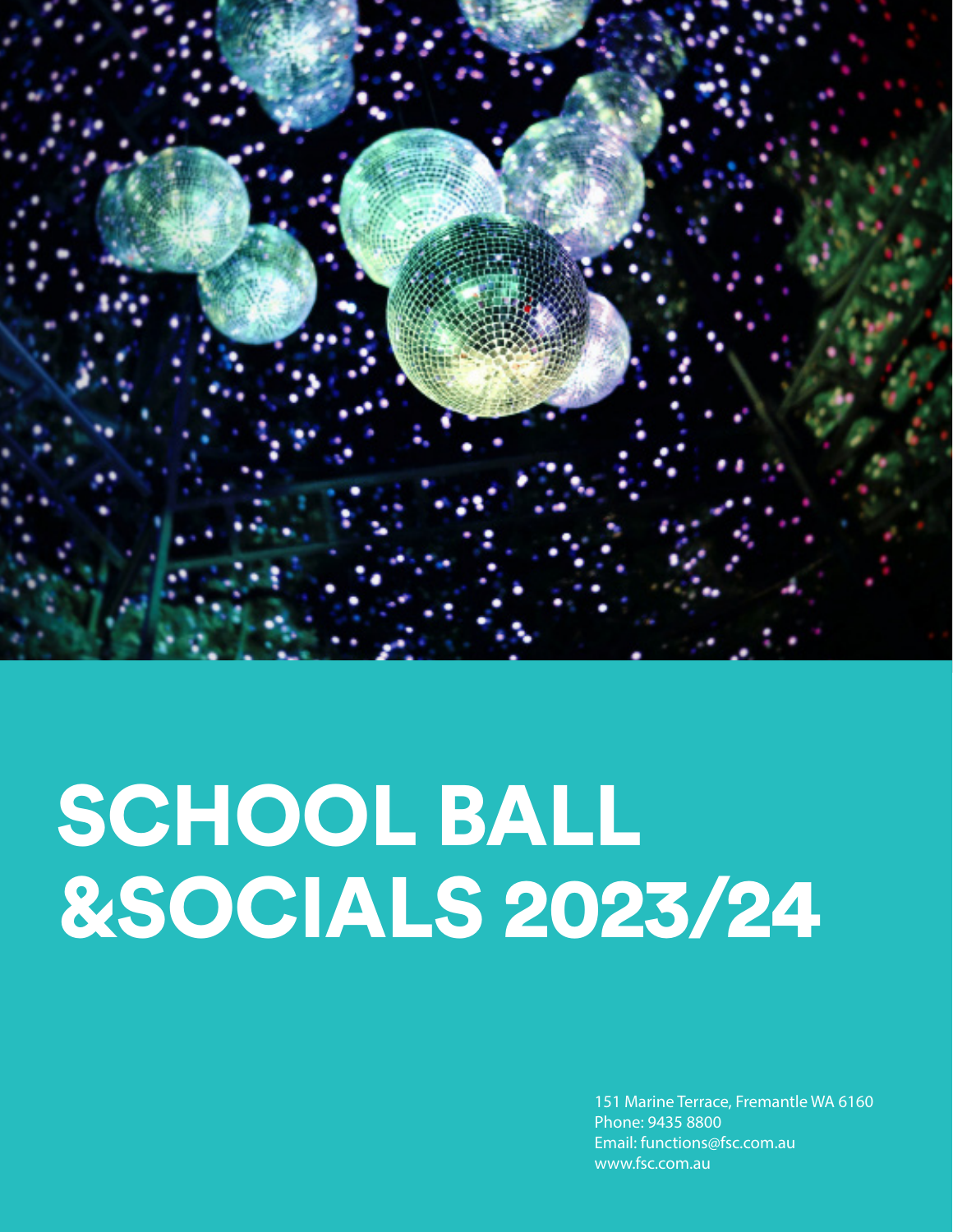

### INCLUSIONS FOR ALL PACKAGES



Celebrate with a mocktail on arrival Free flowing 5 hour soft drink package Tea & Coffee station for teachers and staff members



Exclusive use of the Wardroom Runner carpet Walk in like a star..... go for our red carpet for that wow factor or keep it rustic with our hessian runner for arrival Linen White or black table cloths and napkins **Tealights** Banquet or cocktail tables and chairs



#### ENTERTAINMENT

8m x 2m Stage DJ & PA stystem for 5 hours Large built in dance floor



#### EXTRAS - PAO

Centre pieces Table runners Room decor

\* surcharges will apply for bookings with less than 150 guests

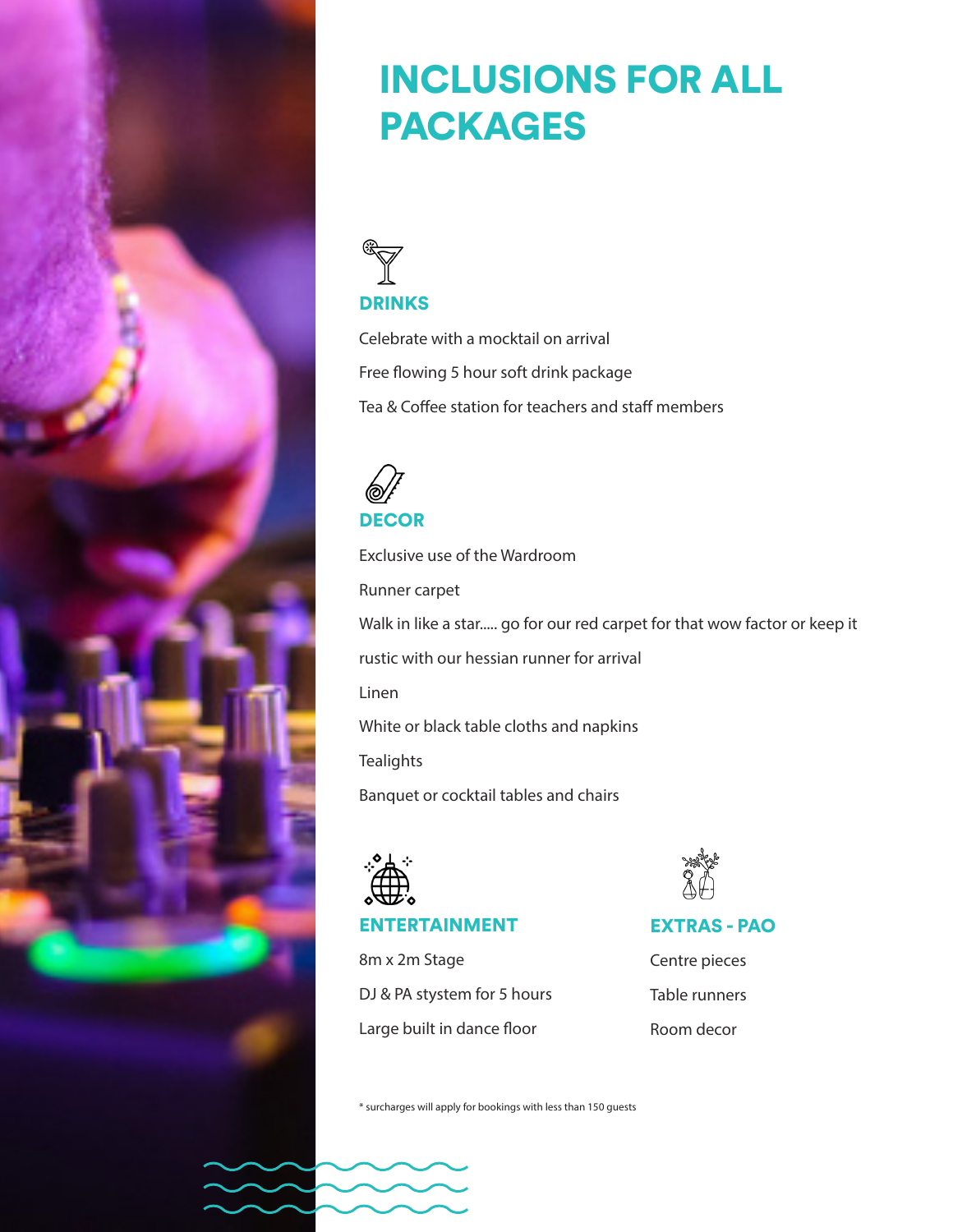### BLACK TIE BUFFET - \$99 pp

Minimum 150 guests\*

#### SELECT 1 **BUFFET INCLUDES:**

Roast beef caramelized onion jus Roast Pork, apple sauce Roast leg of lamb mint jelly Honey glazed ham, cranberry sauce - - - - - - - - - - - - - - - - - - -

#### SELECT 3

Lamb Korma, steamed rice Spinach and ricotta ravioili, tomato basil sauce (v) Linguine carbonara Butter milk fried chicken Beef Massaman, jasmine rice Grilled barramundi, dill cream sauce Trio potato gnocchi, mushrooms, sugo (v) Tempura fried fish fillet, tartare sauce Cauliflower and potato curry, steamed rice (v) Stir fried squid, asian greens egg noodles

#### SELECT 2 SELECT 2

Steamed greens Garden Salad Steamed rice Coleslaw Roast potatotes Caesar Salad Roast pumkin and carrots Pasta Salad Hot chips **Asian slaw** Potato and egg salad Medditerannean cous cous - - - - - - - - - - - - - - - - - - -

DESSERT - SELECT 1

#### Ice cream waffle cones

OR

Mini Dessert Platters (Selection of tartlets, slices, Eton mess, tiramisu, profiteroles, mini pavlova, mini lamingtons)

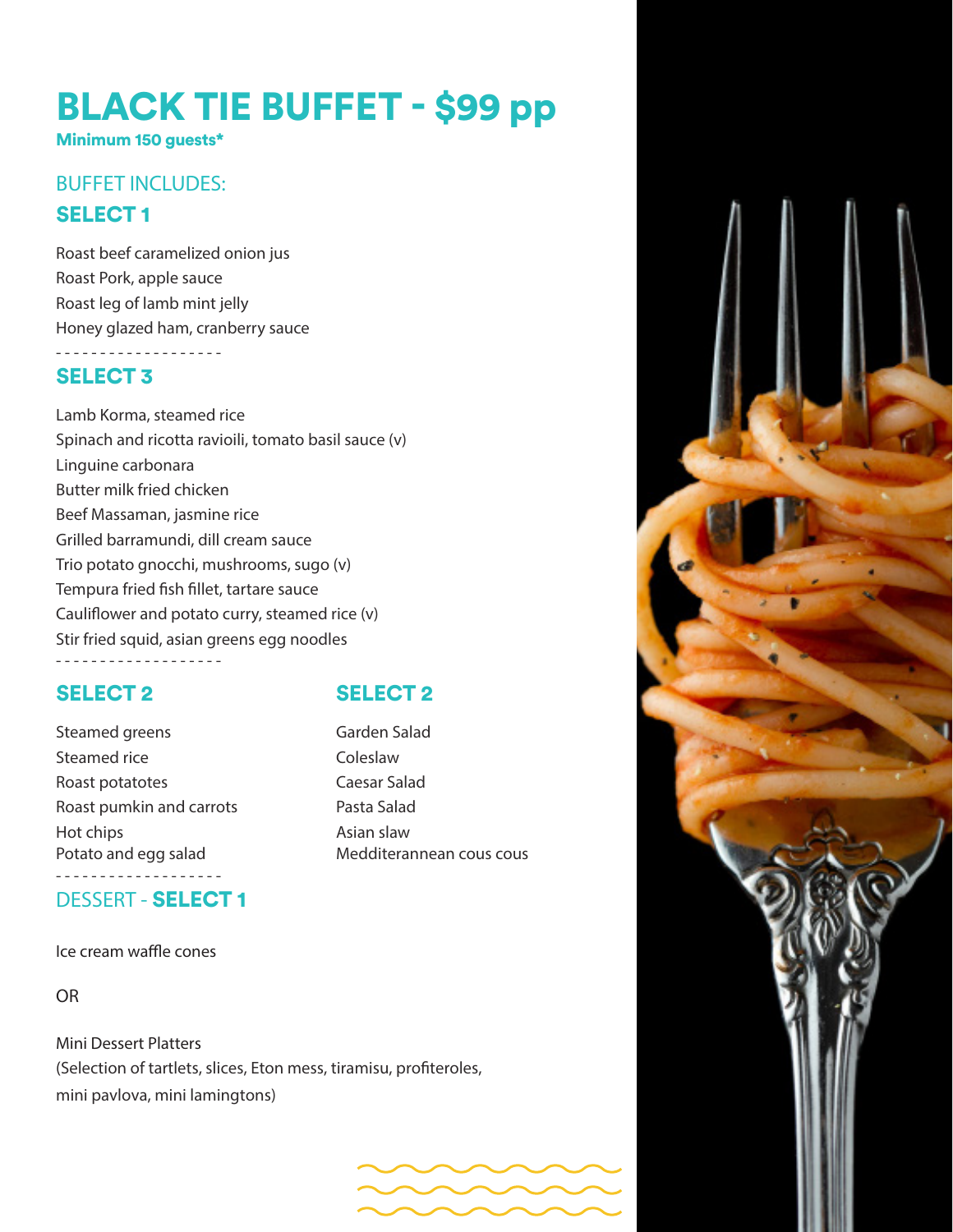

### BLACK TIE PLATED - \$99 pp

Minimum 150 guests\*

#### ENTREE - SELECT 1

Cream of leek and potato Soup (v)

Roast pumpkin Risotto (v, gf)

Fried mushroom gnocchi (v, gf)

Mozzarella and sun dried tomato Arancini with aioli (v, gf)

#### MAINS - SELECT 1

Roast Chicken Breast, buttered new potatoes, green beans with garlic tomato sauce (gf)

Braised Lamb Shoulder, dukkah root vegetables with saffron jus (gf)

Barramundi with mashed potato, glazed carrots, peppered spinach (gf)

Seasonal vegetable galette with herbed new potatoes and buttered beans (gf, vg)

#### DESSERT- SELECT 1

Ice cream waffle cones

OR

Mini Dessert Platters (Selection of tartlets, slices, Eton mess, tiramisu, profiteroles, mini pavlova, mini lamingtons)

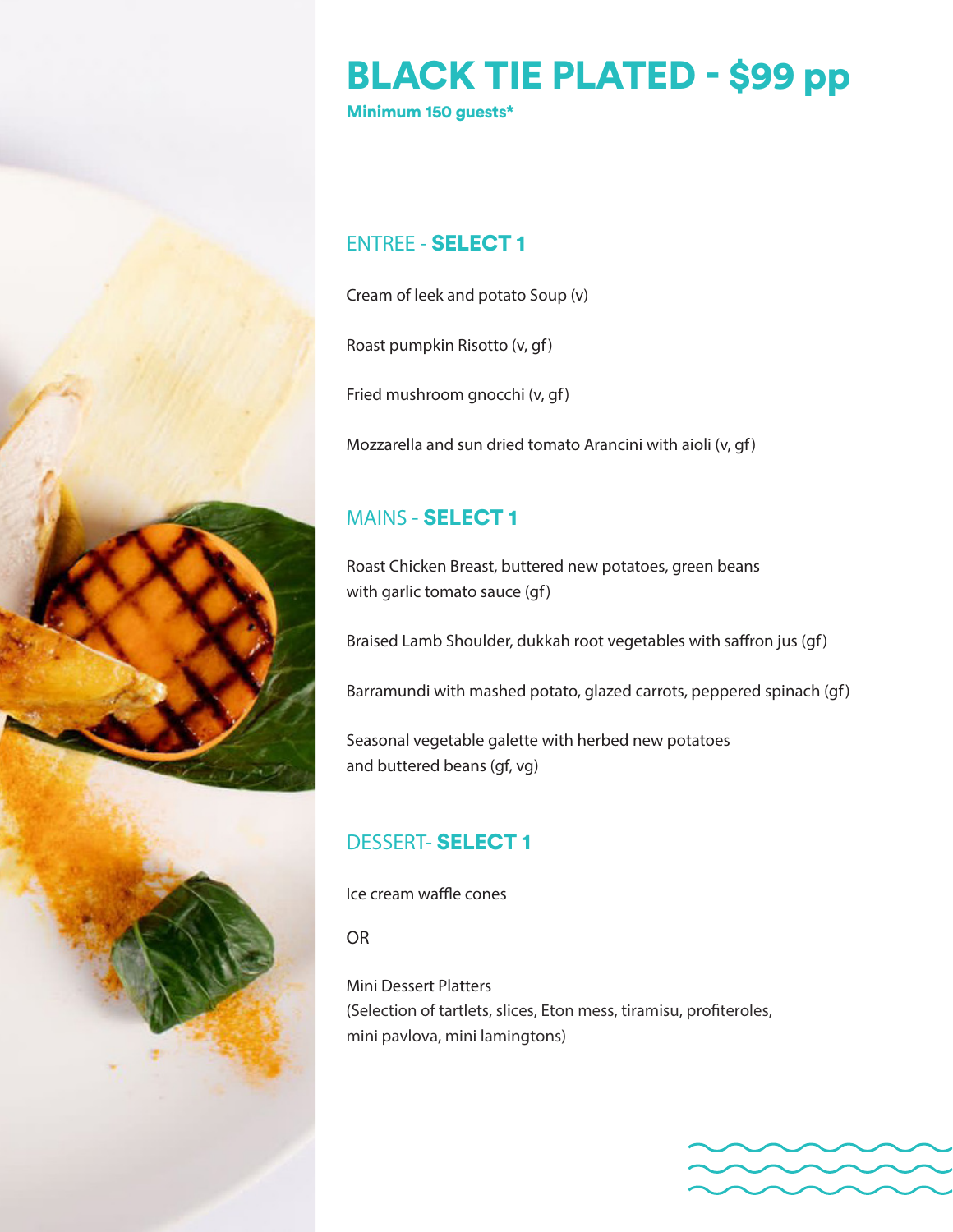## SCHOOL GRAZING - \$69 pp

#### Minimum 150 guests\*

From locally sourced seafood presented on beautiful platters to Spanish Tapas or a Greek Mezze - Graze to your hearts desire, these stations are very popular!

#### SELECT 1

#### Antipasto

Selection of continental meats, marinated olives, pickles, artichokes, semi dried tomato, dolmades, grilled haloumi, selection of dips, sourdough, and Turkish bread

#### Cheese

Selection of Australian and international cheeses, roast nuts, quince paste, muscatels, lavash, water thins

#### Mezze

marinated feta, olives, hoummous, lavash, cucumber, tomatoes, tabbouleh, artichokes, figs, grilled eggplant, baba ganoush, tzatziki

#### Mexican

Corn chips, refried beans, guacamole, salsa, queso, chilli con carne (or veggie chilli) salsa verde

#### Tapas

Croquettes, honey glazed chorizo, chicken wings, crispy calamari, corn on the cob, patatas bravas, guindillas

#### Brunch

Croissant, pain au chocolat, pain au raisen, waffles nutella, jam, fresh fruit, lemon bread and overnight oats

#### ADD DESSERT FOR \$10PP

Dessert

Selection of tartlets, slices, Eton mess, tiramisu, profiteroles, mini-ice cream waffle cones, mini pavlova, mini lamingtons



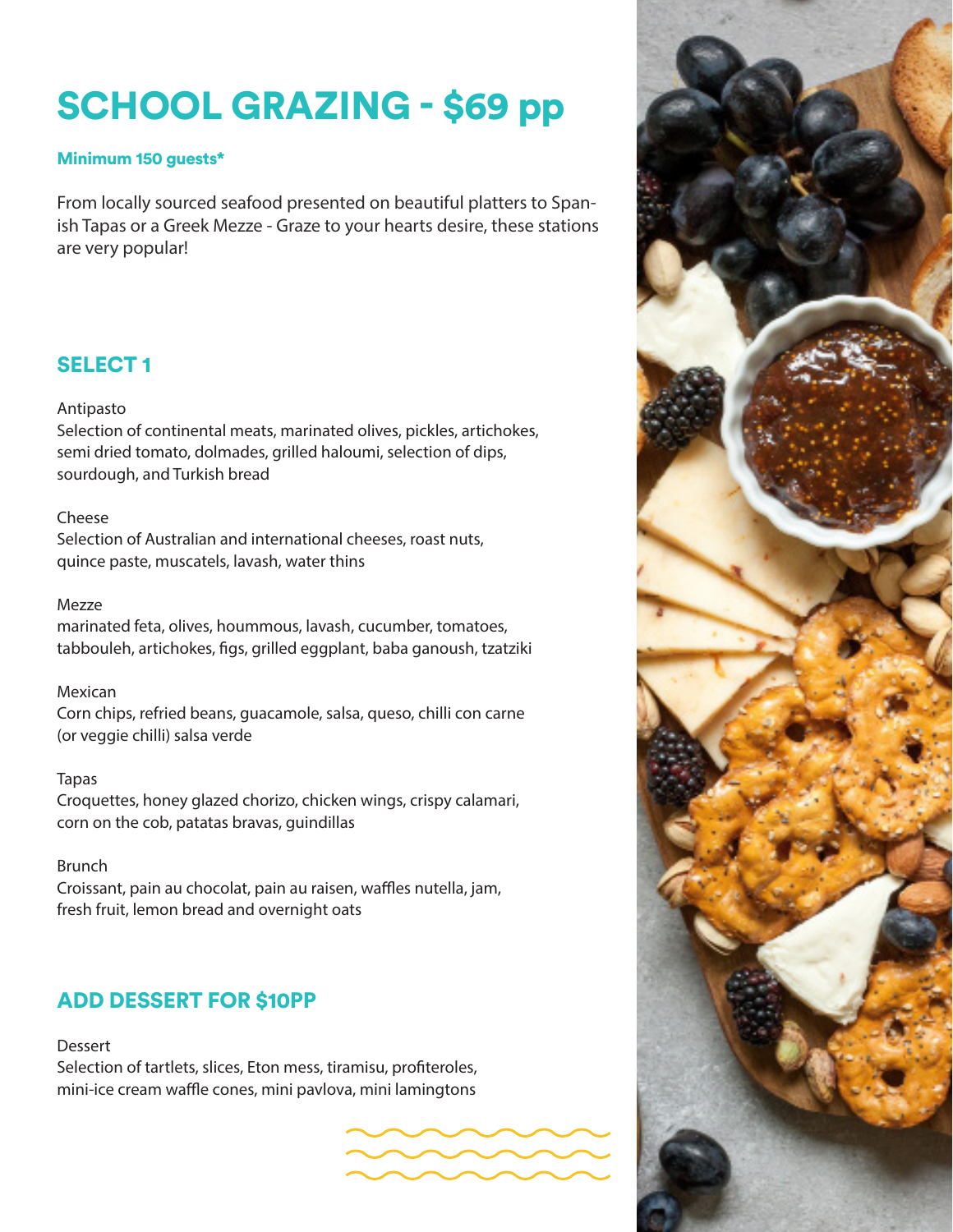

#### Minimum 150 guests\*

Enjoy our delightful cocktail menu for your School Social event! Easy to eat bites are walked around the room and then placed on a buffet table so you can go back again and again!

#### MENU

Vegetable Gyoza (v) Mushroom arancini with garlic aioli (v,GF) Honey and soy chicken Skewers Vegetarian quiche (v) Curried vegetable samosas (v) Pizza bites Fish goujons with lime aioli Goats cheese and spinach frittata (GF, v) Vegetable curry puffs (v) Mini burgers

#### **DESSERT**

### SELECT 1

Ice cream waffle cones

OR

Mini Dessert Buffet (Selection of tartlets, slices, Eton mess, tiramisu, profiteroles, mini pavlova, mini lamingtons)